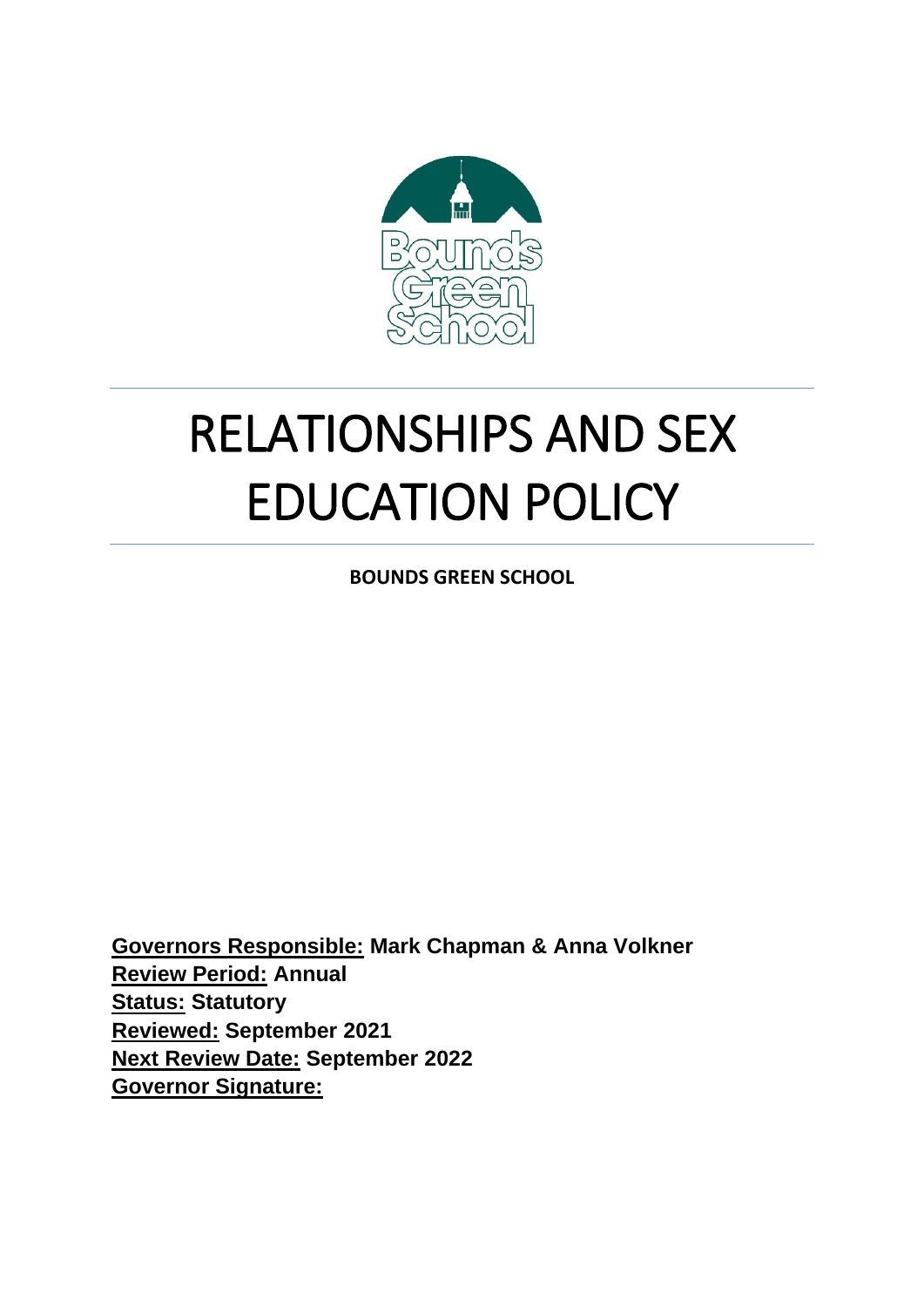

# **Relationships and Sex Education Policy incorporating PSHE and Health Education**



# **Definition of Relationships, Sex and Health Education**

Relationships and Sex Education (RSE) and Health Education is lifelong learning about physical, moral and emotional development. It is about understanding the characteristics of safe, positive and healthy relationships, which might be with friends, family or other adults. RSE gives pupils the opportunity to learn about how to assess risks and keep themselves safe from harm. They develop the knowledge and skills to make positive, healthy choices, look after themselves and others, and importantly, to keep safe as they develop through life and into adulthood. It prepares pupils for the changes of adolescence and ensures they are equipped to manage these effectively. All of this is set within the morals and values of our school.

# **Why is RSE important to our school?**

Through a positive caring environment, we provide the opportunity for every child to reach their full potential. We embrace British Values and ensure all children are ready for their next steps.

At Bounds Green School we see the core of the RSE to be concerned with enabling our children to value themselves and their bodies, foster respect, love and care of others, understanding and valuing participation in stable and loving relationships, including marriage, civil partnership and wider family life, and tolerance of others 'relationship decisions. We also see it as teaching how the human body works, understanding the human life cycle and helping parents to prepare children for physical and emotional changes in their lives. Keeping safe online and making judgements about what is appropriate online behaviour are also skills we see as vital.

# **Aims**

- To work in partnership with parents, governors and staff to develop the knowledge and skills of children and learners in this important area
- To offer all pupils a planned programme of education about human development, healthy relationships of all kinds, and family life, which is developmental and appropriate to the age, and maturity of the child.
- To teach about relationships in relation to the children's experiences and observations of the different families that they come across in our community and world within a shared moral framework that emphasises stable relationships and family life.
- To encourage pupils to develop a positive view of themselves and to respect others
- To help pupils understand that they have rights over their bodies
- To help pupils recognise pressure in all its forms and have strategies to resist this
- To give pupils the knowledge and skills to recognise and manage risks and keep themselves safe, in real life and online
- To support pupils to understand what helps to keep their bodies and minds healthy and things they can do to improve their health and wellbeing
- To provide opportunities for all children to learn in ways that are appropriate to their needs as individuals and as members of the local community

## *We aim to do this by continuing to:*

- Maintain a happy, caring environment in which children feel secure to grow and develop intellectually, socially, emotionally, culturally, spiritually and physically
- Set high standards of achievement and to have high expectations of all children
- Provide a broad and well taught curriculum where children have many wide and varied experiences
- Give children opportunities to develop independence and the responsible attitudes that will enable them to become active and caring members of the community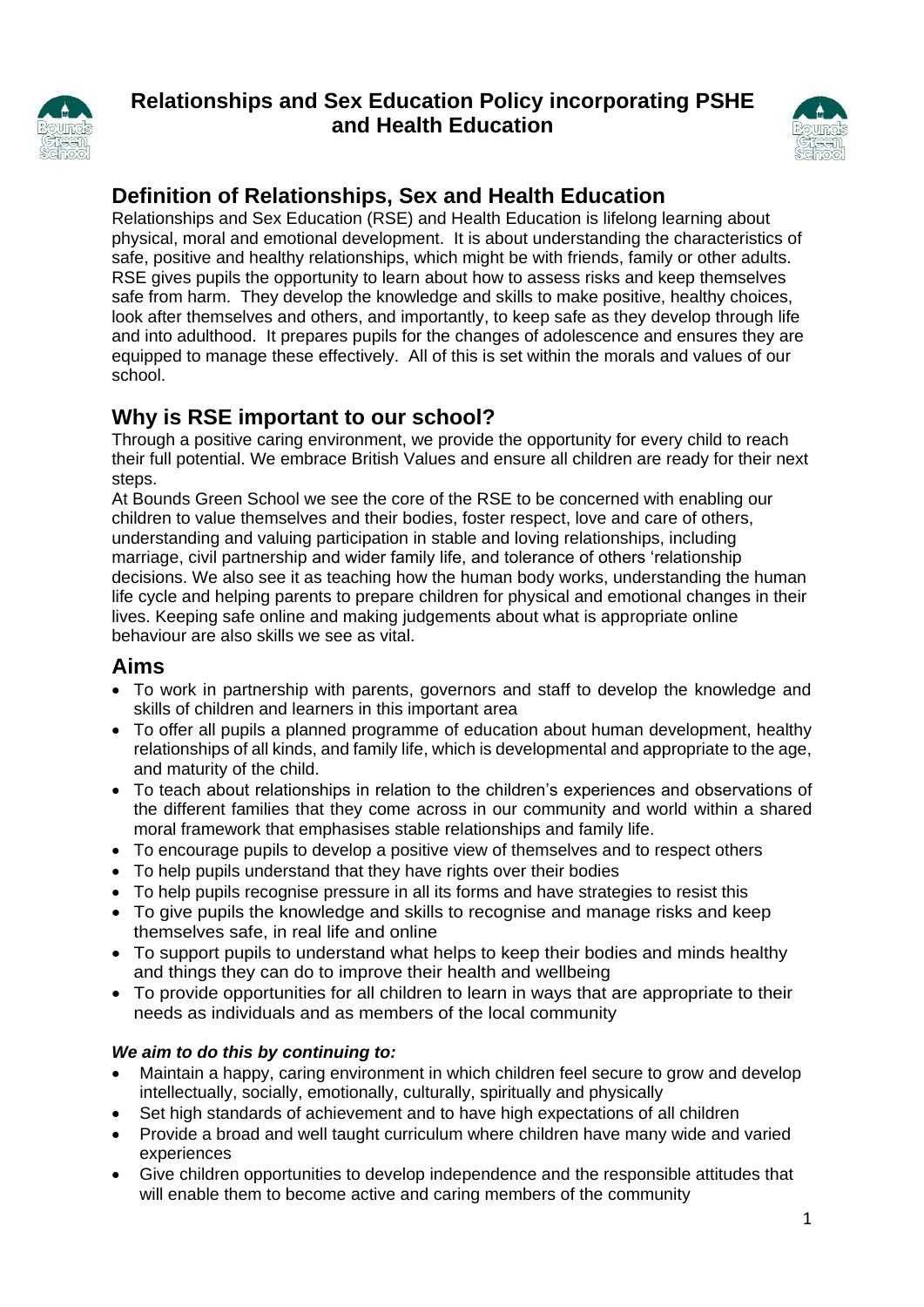# **Legislation**

This policy has been written with regard to the Department for Education's guidance ['Relationships Education, Relationships and Sex Education \(RSE\) and Health Education'](https://www.gov.uk/government/publications/relationships-education-relationships-and-sex-education-rse-and-health-education) published in June 2019. This is statutory guidance issued under [section 80A of the](http://www.legislation.gov.uk/ukpga/2002/32/section/80)  [Education Act 2002](http://www.legislation.gov.uk/ukpga/2002/32/section/80) and [section 403 of the Education Act 1996.](http://www.legislation.gov.uk/ukpga/1996/56/section/403) These regulations are made under [sections 34 and 35 of the Children and Social Work Act 2017](http://www.legislation.gov.uk/ukpga/2017/16/section/34/enacted) and **provide that pupils receiving primary education must be taught Relationships Education and Health Education.** The policy is also influenced by a number of other statutory legislation such as the [Equality Act 2010](http://www.legislation.gov.uk/ukpga/2010/15/contents) and [Keeping Children Safe in Education,](https://www.gov.uk/government/publications/keeping-children-safe-in-education--2) as well as nonstatutory guidance.

## **Policy development, responsibilities, and review**

The RSE policy has been redeveloped/reviewed in consultation with parents, pupils, staff and governors. It will be reviewed regularly/every 2-3 years using the processes outlined below. Responsibilities regarding the policy are outlined below:

## *Governing body*

- Nominate RSE lead in school
- Development and implementation of RSE policy outlining the rationale and organisation of the RSE programme, including information on parents' rights to withdraw from sex education and compliant with Equalities legislation.
- **Ensure parents are consulted about the RSE policy**
- **Ensure all staff comply with policy**
- Make a copy of the policy available on the school website and to parents.
- Adequate resourcing available for subject
- **EXECUTE:** Link governor to monitor RSE
- **Monitoring, review and evaluation of this policy**

#### *Head teacher*

- **Consult with key stakeholders about the RSE policy**
- **Implement RSE policy, or effectively delegate to ensure this takes place.**
- Monitor compliance to policy
- **Work closely with the link governor and RSE lead**
- **Provide leadership and vision in respect of equality:**
- Organise quality training for the teaching staff so that they feel skilled and equipped to deliver effective RSE
- **Monitor the effectiveness of this routinely policy and periodically report to governors**

#### *Co-ordinator/ Leader*

- **Example 1** Lead the development of this policy throughout the school;
- Work closely with the Headteacher and the nominated governor
- **Provide quidance and support to all staff**
- **Provide training for all staff on induction and when the need arises;**
- Keep up to date with new developments and resources
- Undertake risk assessments when required
- **Review and monitor RSE curriculum**
- **Monitor the effectiveness of this policy and report regularly/ periodically to governors**
- **Provide information to parents on what will be covered and when**
- Embed consent, mental well-being and staying safe online into the RSE policy (this will complement the computing curriculum which covers the principles of online safety)
- Work closely with the computing lead to ensure a complementary whole school approach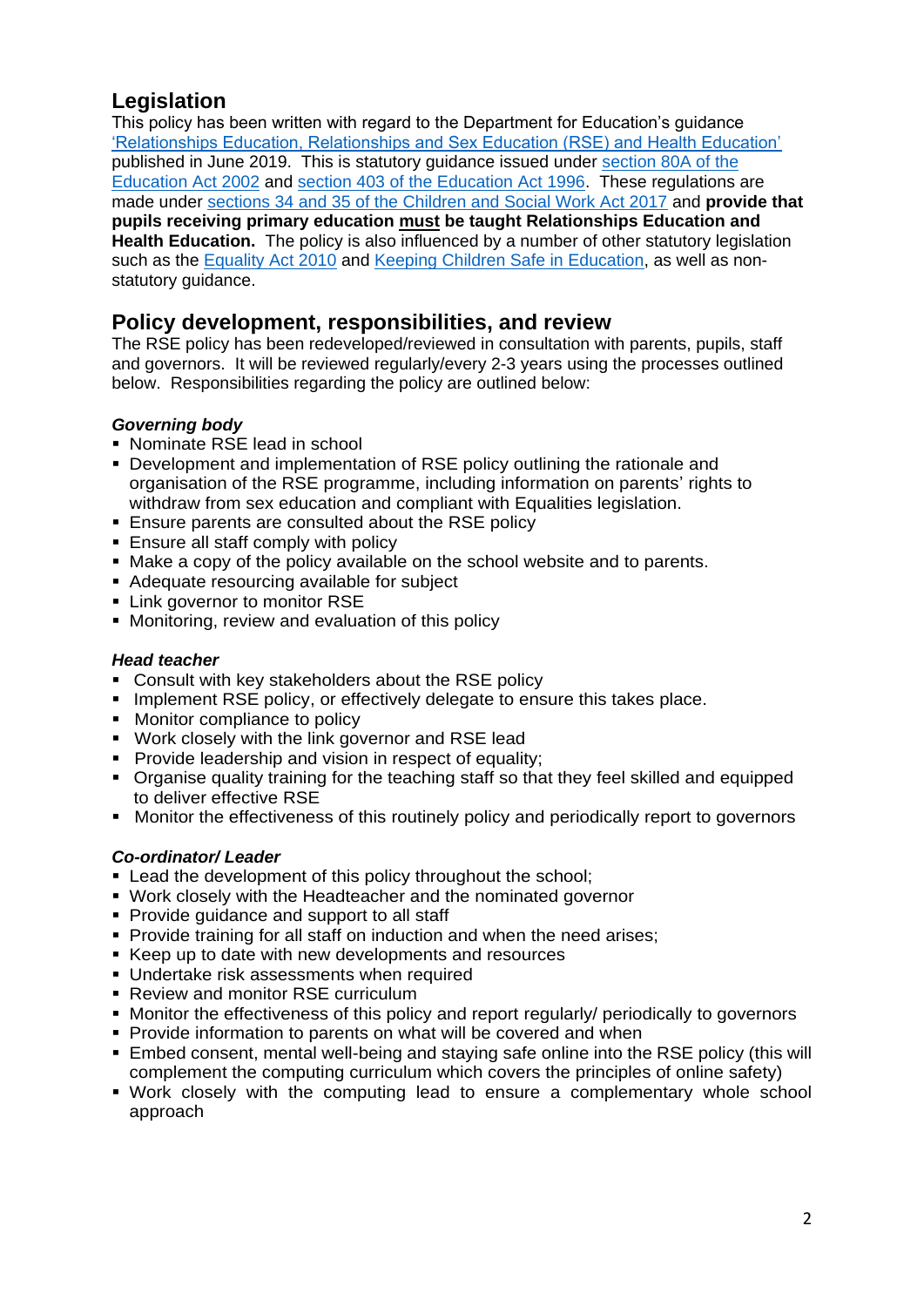#### *Review*

The policy will be reviewed regularly/ periodically. This review will be informed by children, staff, governors and parent feedback. Assessment data and evidence of delivery will be used to evaluate if the curriculum is meeting the intended outcomes. The review process will also take account of emerging legislation and national and local good practice.

#### *Dissemination*

We will raise awareness of this policy via:

- The school website
- Meetings with parents
- Meeting with school staff
- Communications with home such as newsletters or year group targeted letters, where necessary.
- Reports such as annual report to parents and headteacher reports to governing body
- Information displays in the main school entrance.

## **Content of RSE**

As part of our Relationships Education programme of study, children will be taught what a relationship is; the different types of relationships they might have e.g. with family members, friends, and other adults; the importance of healthy and secure relationships to wellbeing; what constitutes a healthy relationship, in person and online; how to set and observe appropriate boundaries in relationships; how to recognise when a situation is unsafe; strategies for dealing with situations that they find uncomfortable or that are unsafe; and sources of help and advice.

A summary of the key objectives of the statutory Relationships Education curriculum is set out below:

#### **Families and people who care for me**

Children should know:

- that families are important for children growing up because they can give love, security and stability.
- the characteristics of healthy family life, commitment to each other, including in times of difficulty, protection and care for children and other family members, the importance of spending time together and sharing each other's lives.
- that others' families, either in school or in the wider world, sometimes look different from their family, but that they should respect those differences and know that other children's families are also characterised by love and care.
- that stable, caring relationships, which may be of different types, are at the heart of happy families, and are important for children's security as they grow up.
- that marriage represents a formal and legally recognised commitment of two people to each other which is intended to be lifelong.
- how to recognise if family relationships are making them feel unhappy or unsafe, and how to seek help or advice from others if needed.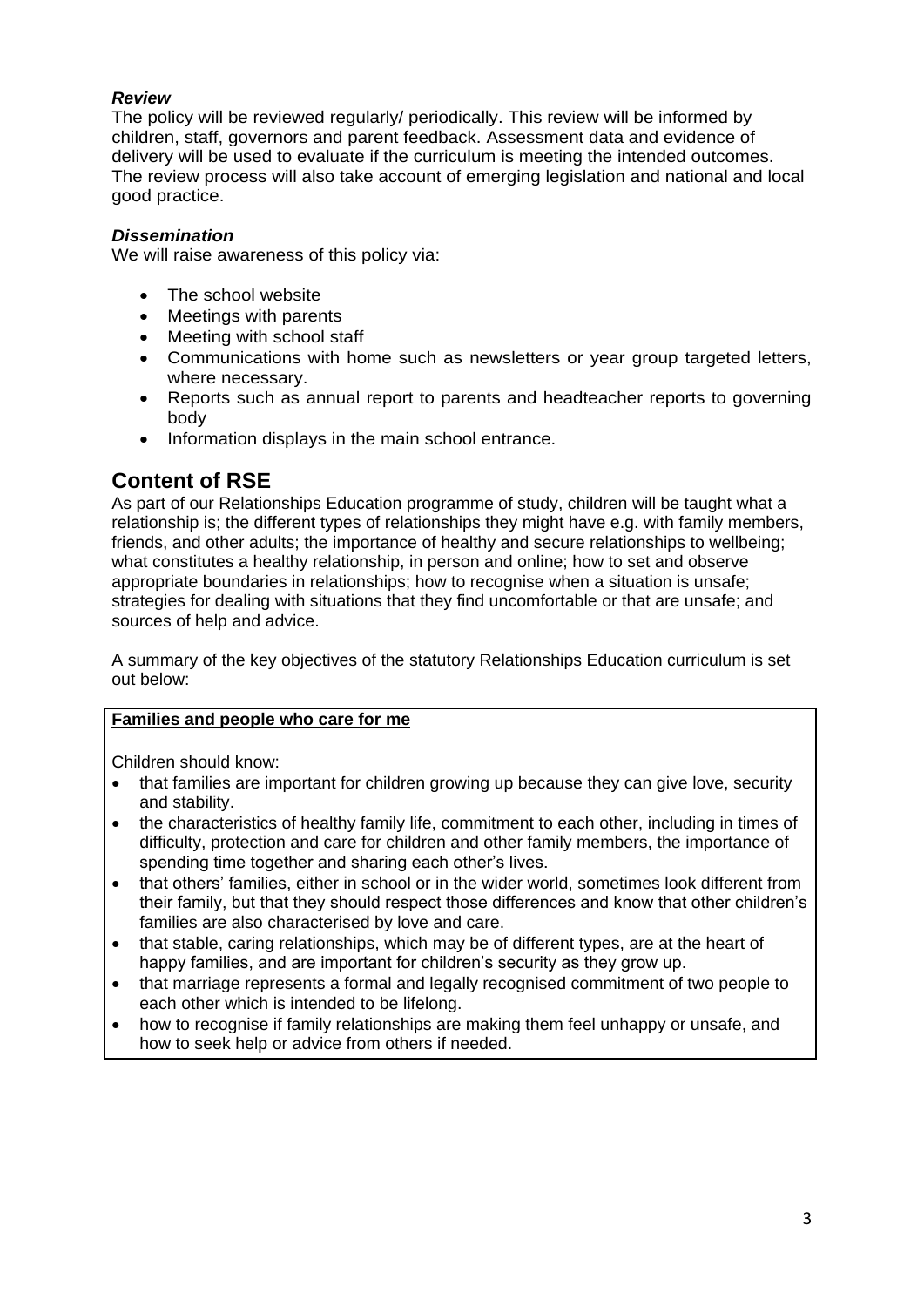## **Caring friendships**

Pupils should know:

- how important friendships are in making us feel happy and secure, and how people choose and make friends.
- the characteristics of friendships, including mutual respect, truthfulness, trustworthiness, loyalty, kindness, generosity, trust, sharing interests and experiences and support with problems and difficulties.
- that healthy friendships are positive and welcoming towards others, and do not make others feel lonely or excluded.
- that most friendships have ups and downs, and that these can often be worked through so that the friendship is repaired or even strengthened, and that resorting to violence is never right.
- how to recognise who to trust and who not to trust, how to judge when a friendship is making them feel unhappy or uncomfortable, managing conflict, how to manage these situations and how to seek help or advice from others, if needed.

#### **Respectful relationships**

Pupils should know:

- the importance of respecting others, even when they are very different from them (for example, physically, in character, personality or backgrounds), or make different choices or have different preferences or beliefs.
- practical steps they can take in a range of different contexts to improve or support respectful relationships.
- the conventions of courtesy and manners.
- the importance of self-respect and how this links to their own happiness.
- that in school and in wider society they can expect to be treated with respect by others, and that in turn they should show due respect to others, including those in positions of authority.
- about different types of bullying (including cyberbullying), the impact of bullying, responsibilities of bystanders (primarily reporting bullying to an adult) and how to get help.
- what a stereotype is, and how stereotypes can be unfair, negative or destructive.
- the importance of permission-seeking and giving in relationships with friends, peers and adults.

#### **Online relationships**

Pupils should know:

- that you can meet nice people online, work, educate, and inform yourself on trusted websites
- that people sometimes behave differently online, including by pretending to be someone they are not.
- that the same principles apply to online relationships as to face-to-face relationships, including the importance of respect for others online including when we are anonymous.
- the rules and principles for keeping safe online, how to recognise risks, harmful content and contact, and how to report them.
- how to critically consider their online friendships and sources of information including awareness of the risks associated with people they have never met.
- how information and data is shared and used online.
- what positive, healthy and respectful online relationships look like, the effects of their online actions on others and knowing how to recognise and display respectful behaviours online.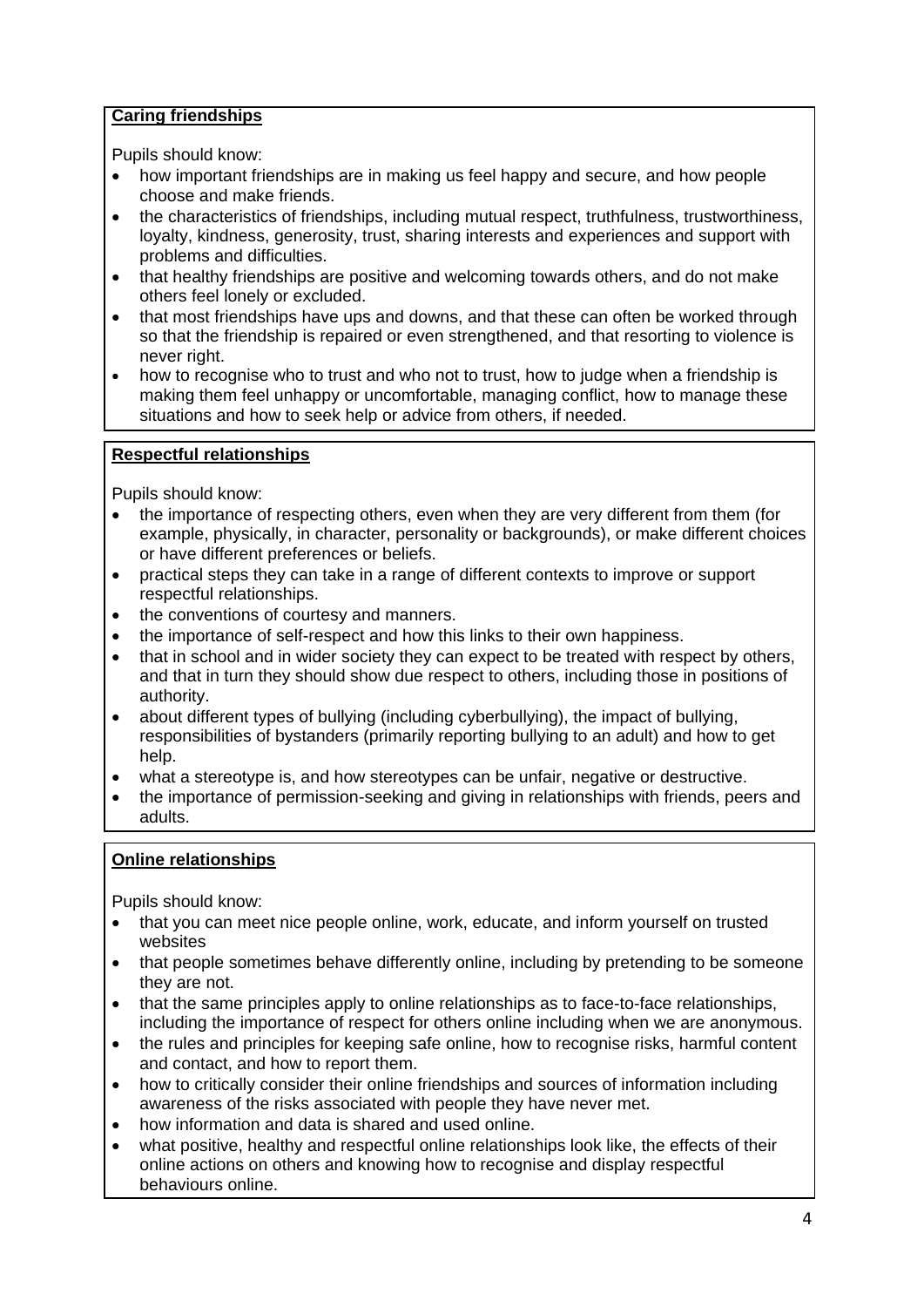#### **Being safe**

Pupils should know:

- what sorts of boundaries are appropriate in friendships with peers and others (including in a digital context).
- about the concept of privacy and the implications of it for both children and adults; including that it is not always right to keep secrets if they relate to being safe.
- that each person's body belongs to them, and the differences between appropriate and inappropriate or unsafe physical, and other, contact.
- how to respond safely and appropriately to adults they may encounter (in all contexts, including online) whom they do not know.
- how to recognise and report feelings of being unsafe or feeling bad about any adult.
- how to ask for advice or help for themselves or others, and to keep trying until they are heard.
- how to report concerns or abuse, and the vocabulary and confidence needed to do so.
- where to get advice e.g. family, school and/or other sources

#### **Sex Education**

The DfE guidance 2019 also recommends that all primary schools have a sex education programme tailored to the age and the physical and emotional maturity of pupils, and this should include healthy relationships, boundaries, consent, reproduction, pregnancy and child-birth

Although sex education is not compulsory in primary schools, we believe children should understand the facts about human reproduction before they leave primary school. We therefore provide some non-statutory sex education, covering how human reproduction and conception occurs. Children are taught:

| <b>Year Group</b>          | <b>Topic</b>                                  |                                   |
|----------------------------|-----------------------------------------------|-----------------------------------|
| Nur/Rec                    | 1.Our Day                                     |                                   |
| <b>Our Lives</b>           | 2. Keeping Ourselves Clean                    |                                   |
|                            | 3. Caring friendships                         |                                   |
|                            | 4. Families                                   |                                   |
| 1                          | 1. Different friends                          |                                   |
| Growing and                | 2. Growing and changing                       |                                   |
| Caring for                 | 3. Families and care                          |                                   |
| <b>Ourselves</b>           |                                               |                                   |
| 2                          | 1. Differences                                |                                   |
| <b>Differences</b>         | 2. Male and female animals                    |                                   |
|                            | 3. Naming body parts                          |                                   |
| 3                          | 1. Body differences                           |                                   |
| Valuing                    | 2. Personal space                             |                                   |
| differences and            | 3. Family differences (no lesson plan on CWP) |                                   |
| keeping safe               | 4. Help and support                           |                                   |
| 4                          | 1.Changes                                     |                                   |
| Growing Up                 | 2. What is puberty                            |                                   |
|                            | 3. Healthy relationships                      |                                   |
| 5                          | 1. Talking about puberty                      | Additional Folder Y5/Y6           |
| Puberty                    | 2. Reproductive system                        |                                   |
|                            | 3. Help and support                           | 1. Female Genital Mutilation (see |
| 6                          | 1. Puberty and Reproduction                   | Safeguarding Policy)              |
| Puberty,                   | 2. Communication & relationships              | 2. Respect & Equality             |
| <b>Relationships &amp;</b> | 3. Families, Conception and Pregnancy         |                                   |
| Reproduction               | 4. Online Relationships                       |                                   |

(Based on the Christopher Winter Project Programme)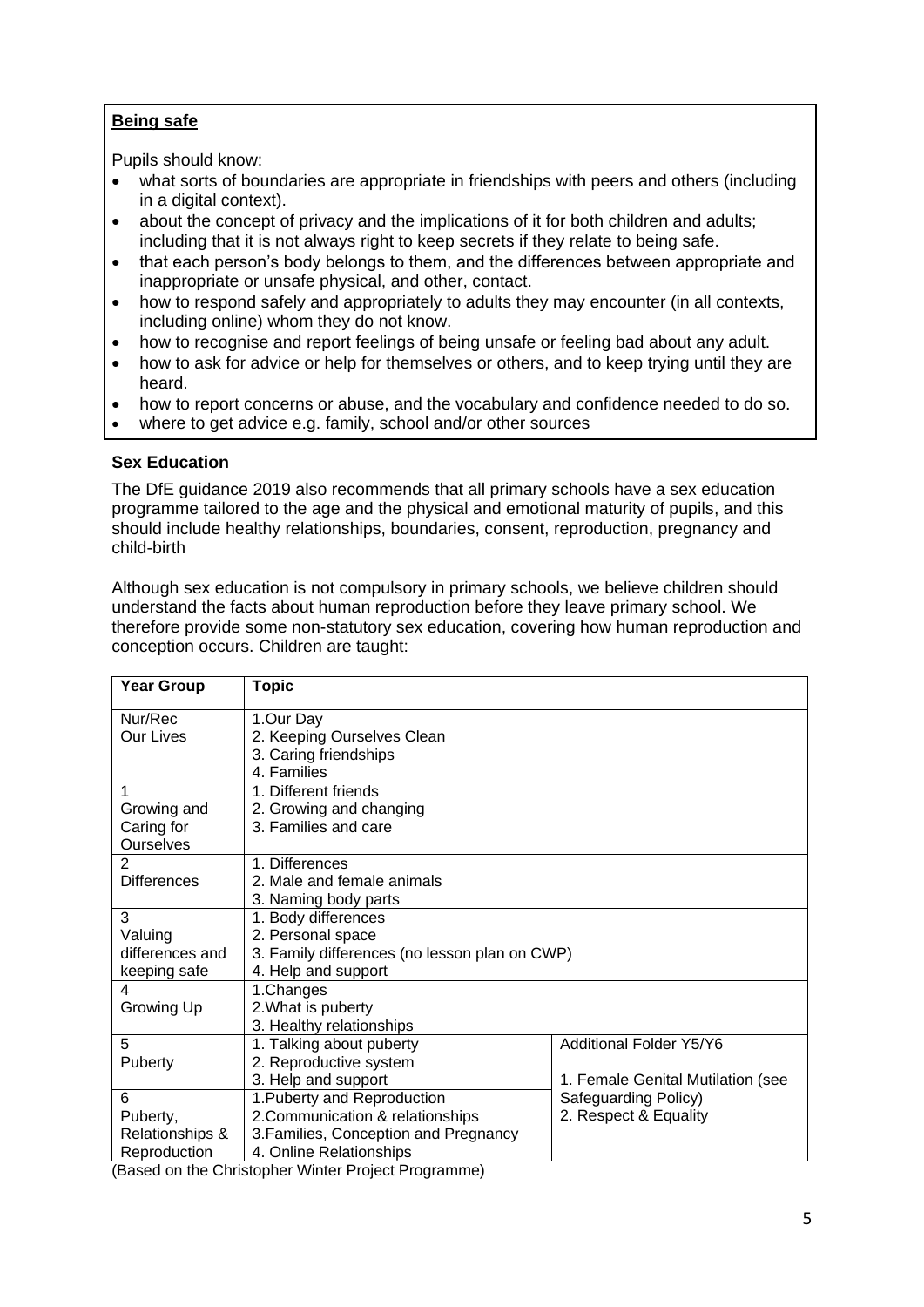However, where the needs and immediate safeguarding of a particular child, group or Key Stage 2 year group require it, we will discuss these issues to safeguard and inform parents and carers of the steps we have taken.

Parents are able to withdraw their upper KS2 child from this part of the curriculum if they would prefer to deliver this element of the curriculum themselves. (see parent section below).

# **Early Years Foundation Stage - Nursery & Reception (age 3-5)**

#### **Within the Early Years Foundation Stage we aim to:**

Make clear links between the existing Curriculum Guidance for the Foundation Stage (Dfe,2021) and the expectations set out in the Relationship Education, Relationship and Sex Education (RSE) and Health Education (Dfe,2019)

Provide an appropriate RHE curriculum for young children through a combination of discreet time tabled sessions, such as circle times and key group times, as well as through wellplanned continuous provision.

Ensure the individual needs of children are met through careful observation, assessment and intervention by practitioner's, who consistently seek opportunities to support children develop the knowledge and skills enabling them "to make decisions about their well-being, health and relationships and to build their self-efficacy" (Dfe,2019 p.8)

Ensure our provision contributes to securing the outcomes set out in the relevant statutory guidance (Dfe,2019,2021) and complies with duties under the Equality Act (2010) but in addition, seeks to make the most of the unique opportunities offered within the EYFS to work closely with our parents and carers, ensuring the learning environment and resources reflect our families.

**Within the Early Years Foundation Stage this will be achieved through:** Sensitive interactions between children and practitioners that promote conversation and reflection.

Well-planned, well-resourced circle-times, groups times and key group sessions supported by effective materials.

Regular review and reflection, focused on the resources and approach to delivering the RHE curriculum, ensuring we challenge stereotypes and reflect the families within our setting including taking account of the faith and religious background of all our children and families.

Effective professional development which provides EYFS practitioners with up to date knowledge about curriculum content and statutory obligations, as well as, providing a context in which to discuss and reflect on practice related to RHE as it relates to the teaching of young children. Provide practitioners with the skills and confidence to engage in, and promote, balanced and respectful debate about issues that may be seen as contentious.

Engaging with families, through our current provision of home visits, Learning Journeys, our optional online assessment tool (Evidence Me) and continuous dialogue, to ensure parents and carers feel actively involved in making contributions to the organisations of the learning environment, curriculum content and assessment in relation to RHE. Examples might include, ensuring families contribute to EYFS displays, completing the EYFS parent-skills register or making on-going observations about their child's developing capabilities e.g. expanding their vocabulary around emotions or capacity to "bounce back" from adversity.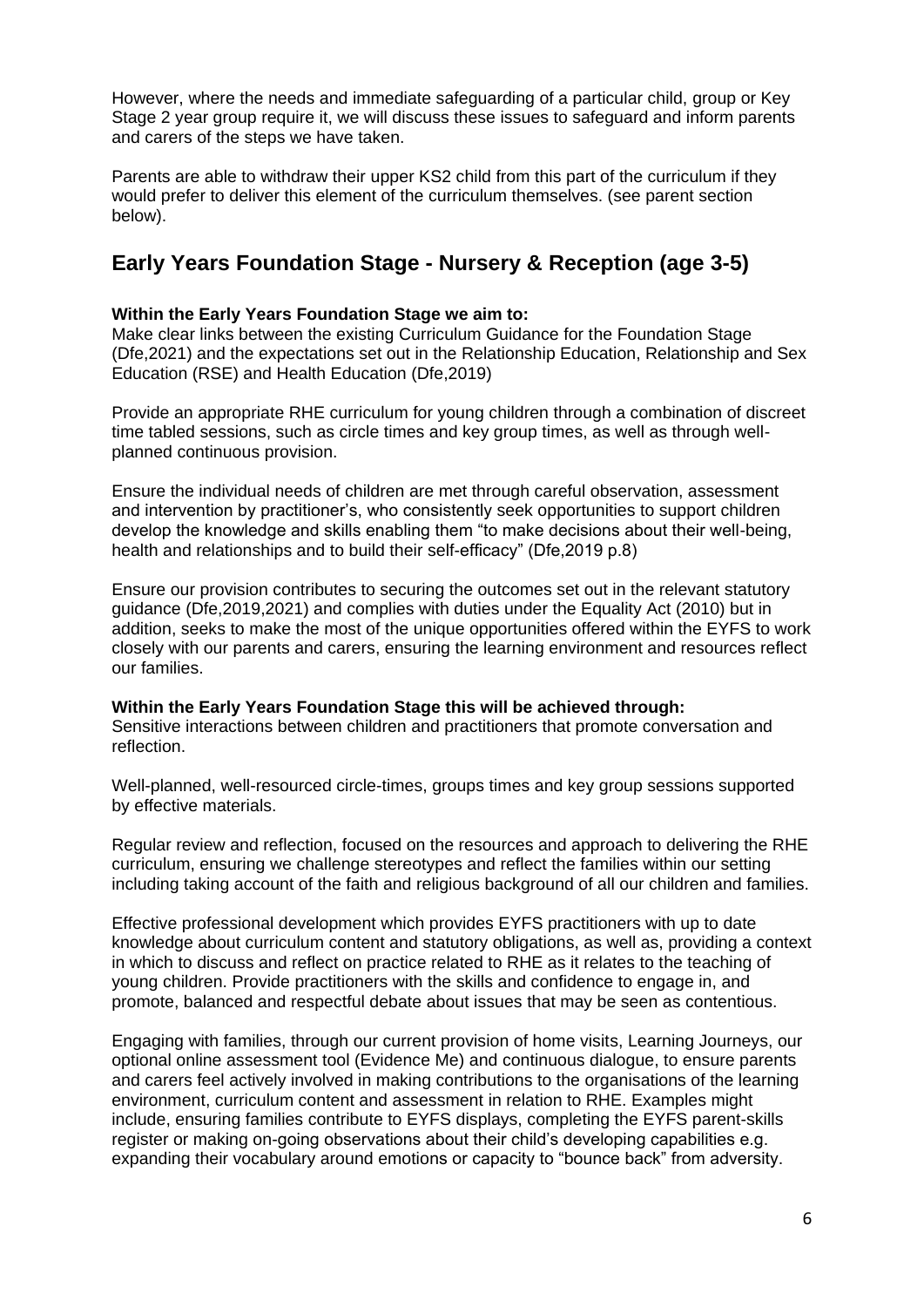Making full use of existing systems, such as, home visits, transitions programmes, SEND reviews, online and off-line assessment in combination with on-going discussion and dialogue with parents, to ensure we draw effectively on experiences from home so that children feel able to discuss and share the features of healthy relationships, friendships and what factors help them stay safe.

## **Inclusion**

RSE and PSHE should be accessible for all pupils. As a school we promote inclusion for all and celebration of difference. Every child and family have a right to feel included and valued in our school community.

Under the Equality Act 2010 we have a duty not to discriminate against people on the basis of their age, disability, gender assignment, marriage and civil partnership, pregnancy and maternity, race, religion or belief, sex and sexual orientation. The Act requires schools to take positive action to deal with particular disadvantages affecting one group because of one of the characteristics listed above. An example of this in relation to RSE in our school is that we may need to provide additional learning opportunities for children with additional needs or vulnerabilities.

#### *Pupils with Special Educational Needs and Disabilities*

As with other subjects, pupil with SEND may need additional support to access the RSE curriculum. Teachers will assess the needs of each pupil and ensure that appropriate support is put in place. This may involve individual work with a TA or Learning Mentor and/or small group work. We will liaise with parents to ensure that each child's needs are met. Some pupils, for example those with Autistic Spectrum Disorders, may need a more explicit approach to some of the key concepts of RSE– this will be discussed with parents/carers to ensure a plan is put in place to support learning both at school and at home.

#### *Diverse families*

In our provision of RSE, we will explore the diverse families that are represented in our school and in wider society, including same sex parents, single parents, adopted families, fostering, children living with grandparents and so on, under British Law. We recognise that under informal and international religious laws, other family arrangements exist, which children may be aware of. Where relevant, this will be discussed sensitively. Our resources and teaching will reflect this diversity to ensure every pupil feels included and valued.

#### *Equality and Identity*

We actively challenge stereotypes around disability, race, sex (sexual orientation) and language through RSE, Personal Social Health education (PSHE) and our wider curriculum and school ethos. Our aim is for pupils to be respectful of everyone's identity and recognise the equality of all.

## **Delivery**

In line with national recommendations, RSE at Bounds Green is delivered through PSHE, and Science Curriculum. RSE is taught to each year group, starting in EYS

The planning and delivery of the programme is undertaken by the RSE Lead and the RSE Working Party. All teachers will deliver RSE/PSHE in a safe, honest, accepting, balanced and non-judgemental, age-appropriate way ensuring that all pupils feel able to participate and contribute. To support this each class will create a group agreement outlining expected behaviour, rights and responsibilities within RSE sessions.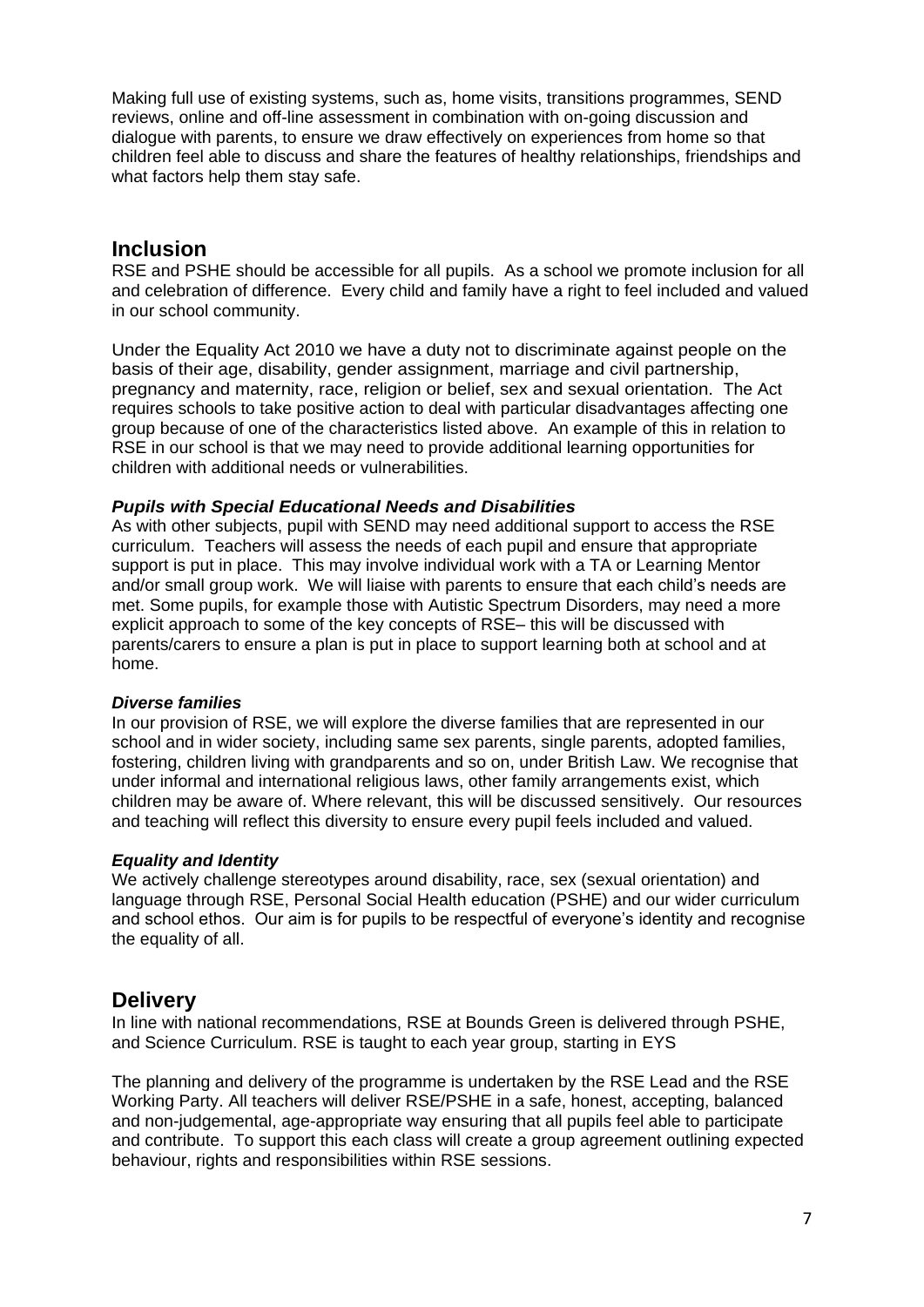Teachers will use a range of teaching methods and age-appropriate resources to deliver RSE/PSHE that best meets the intended learning outcomes for each year group. Each year group's cohort varies, so teachers will use their knowledge of the class and their professional expertise to select resources and activities that are most suitable. Currently, we use CWP Resources to teach RSE.

Periodic training will be organised for all school staff and particularly teachers so that they are kept up to date with new information and guidelines concerning RSE, PSHE and related issues.

#### **Answering questions**

During both formal and informal RSE/PSHE sessions, pupils are encouraged to ask questions. Any questions from pupils are answered according to the age and maturity of the pupil concerned, and if the teacher delivering the session deems it appropriate to answer. Teachers will:

- use specific ground rules for this work which will clarify boundaries for children/young people, and mitigate disclosures in class
- clarify that personal questions should not be asked
- clarify that pupils should not give out personal information in class but speak to someone they trust after the lesson, e.g. school nurse, teacher, pastoral staff.

In some lessons, an anonymous question box may be used to allow children to ask questions about potentially sensitive or embarrassing topics.

Teaching staff will endeavour to answer questions as openly as possible but if faced with a question they do not feel comfortable answering within the classroom, or that is not ageappropriate (or within the school's RSE policy), provision may be made to address the individual child/young person's requirements. The school believes that individual teachers must use their professional skill and discretion in this area and refer to the Designated Safeguarding Lead if they are concerned about any question from a safeguarding perspective.

If a teacher does not know the answer to a question or if a question is felt to be inappropriate, this should be acknowledged and, if considered necessary, this may be followed up outside of the classroom environment with individual pupils.

Children may also be signposted back to parents/carers who have ultimate responsibility in talking to their children about sensitive matters. However, it is our policy to inform parents ourselves about the sensitive matters as the child can easily forget or not want to ask the same question at home.

We will also encourage parents to talk with school if they have any questions or queries, and if they would like advice on how to better support their child and continue learning outside of the classroom.

## **Assessment**

As with all curriculum areas there will be assessment in RSE/PSHE to ensure that pupils are achieving the intended learning outcomes. Teachers will assess pupils' learning on an ongoing basis. This assessment will be in different forms and may involve quizzes, work samples, observation of role-play, pictures, and so on.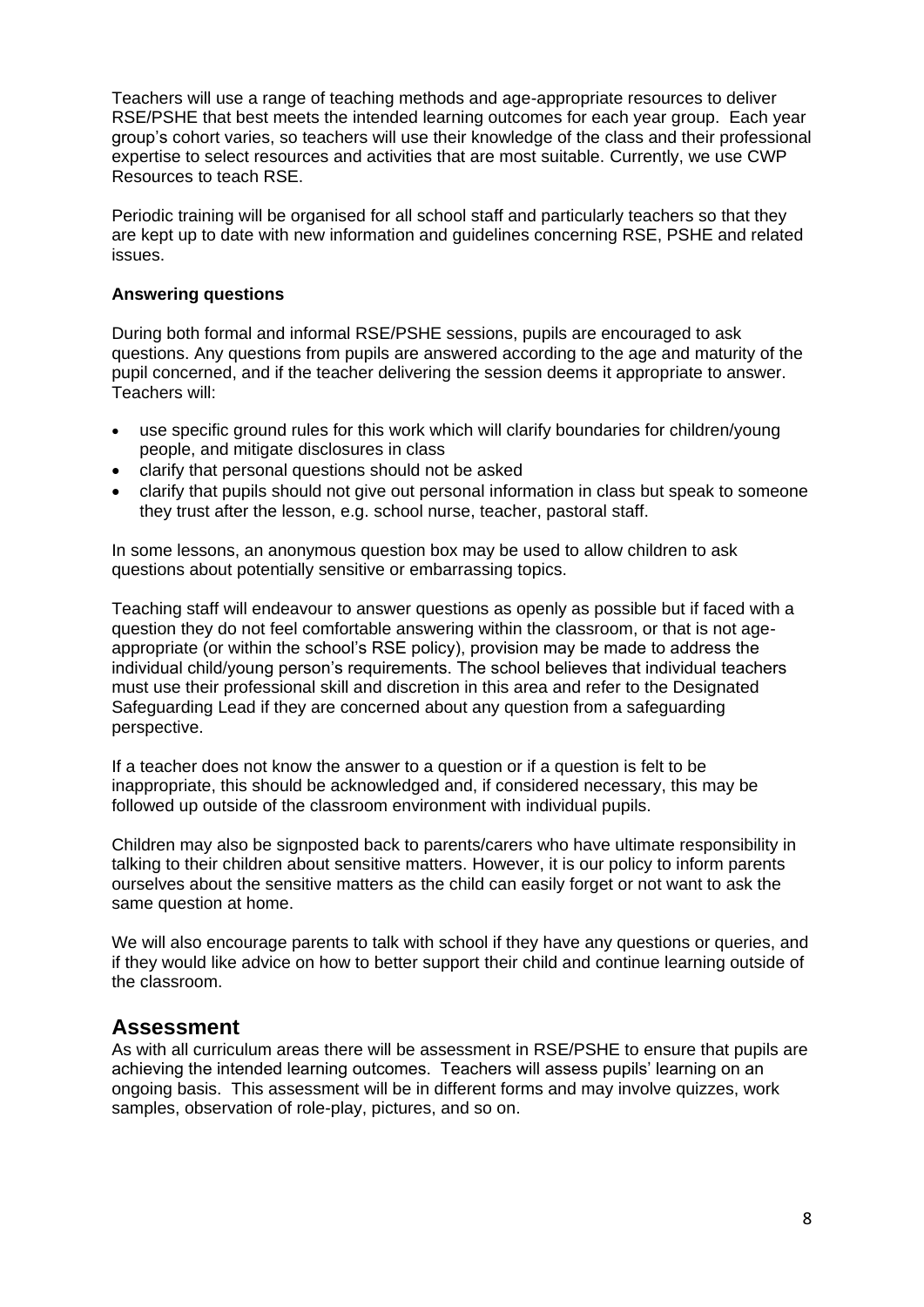# **Confidentiality and safeguarding**

Due to the content of RSE and PSHE where pupils are exploring sensitive issues this may lead to disclosures of a child protection concern. The boundaries around confidentiality will be explained to pupils through the group agreement. Pupils will be told that teaching staff will respect a pupil's confidence unless they consider them or another child to be at risk. Where confidentiality has to be breached this will be explained to the pupil. Teachers cannot promise a pupil that they will 'keep a secret'.

# **Partnership with parents**

We recognise that parents and carers are the primary providers of RSE for their children. Our RSE curriculum is designed to support and complement this. We aim to build a positive and supportive relationship with parents and carers through mutual understanding, trust and co-operation.

In promoting this, we will:

- Inform parents about the school's RSE policy and practice, eg. Online via the school's website;
- Before sex education lessons are taught (two weeks in advance), the class teacher will send a letter/email home to inform parents/carers of what is about to be taught.
- provide opportunities to view videos, lesson plans and resources used in the RSE programme;
- Answer any questions that parents may have about RSE for their child;
- Take seriously any issues or concerns that parents raise.

#### **Parents are encouraged to talk with their child about the RSE they receive at school in order to put this in the context of their family's own values and beliefs.**

Our programme is regularly reviewed and is planned to meet the needs of all pupils. If a parent has questions about any aspect of the programme, we ask that they speak with their child's class teacher in the first instance.

#### **Right to withdraw from sex education:**

We believe that all of the content within RSE, is of the utmost importance and relevance to all pupils. However, parents have the legal right to request that their child be withdrawn from some or all non-statutory sex education other than that which is part of the National Curriculum for Science.

Please note there is no parental right of withdrawal from Relationships Education or Health Education content within the school curriculum, or from any statutory sex education that forms part of the National Curriculum for Science. These are statutory requirements which the DfE mandates schools to teach.

We will inform parents of the right to withdraw by letter in the first part of Summer Term in advance of non-statutory sex education lessons being taught. Parents and carers who wish to exercise their right to withdraw their child from non-statutory sex education should talk with the class teacher, the PSHE coordinator or the head teacher who will explore any concerns and discuss resources being used.

If parents still wish to withdraw their child from non-statutory sex education lessons, this request will be recorded, and suitable alternative arrangements made for pupils during relevant lessons. The issue of withdrawal will be handled as sensitively as possible. Parents should also understand that the decision to remove their child from these lessons means